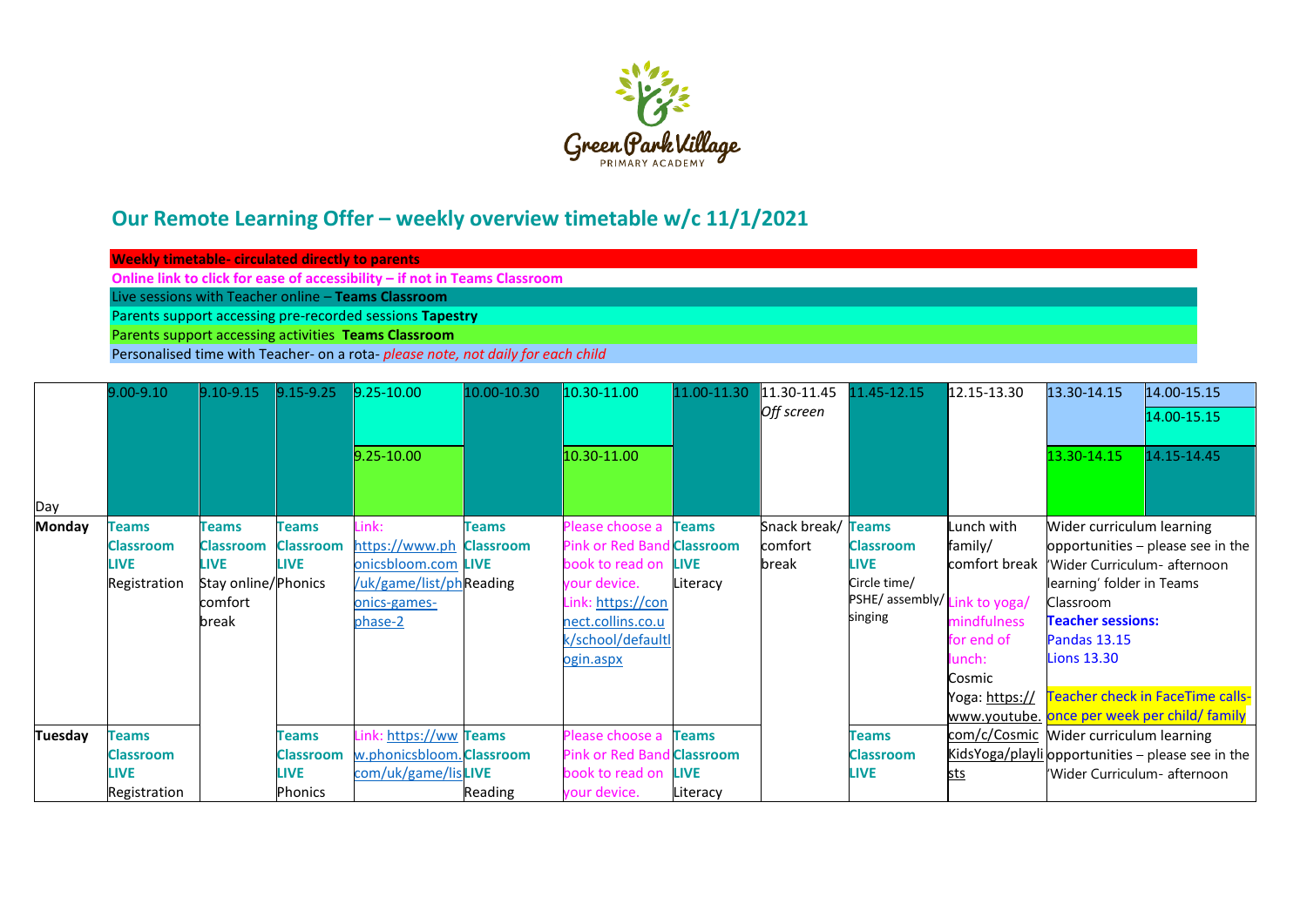

| Wednesday | <b>Teams</b><br><b>Classroom</b><br><b>LIVE</b><br>Registration | Teams<br><b>Classroom</b><br><b>LIVE</b><br><b>Phonics</b> | t/phonics-<br>games-phase-2<br>Link: https://ww Teams<br>w.phonicsbloom. Classroom<br>com/uk/game/lisLIVE<br>t/phonics-<br>games-phase-2 | Reading                          | .ink:<br>https://connect.<br>collins.co.uk/sch<br>pol/defaultlogin.<br>aspx<br>Please choose a<br>Pink or Red Band Classroom<br>book to read on<br>our device.<br>ink:<br>https://connect.<br>collins.co.uk/sch<br>ool/defaultlogin.<br>aspx | <b>Teams</b><br><b>LIVE</b><br>Literacy                  | Circle time/<br>PSHE/ assembly/ Yoga: https://<br>singing<br><b>Teams</b><br><b>Classroom</b><br><b>LIVE</b><br>Circle time/<br>PSHE/ assembly/<br>singing | Goodnight<br>com/watch?v= Zebras 13.00<br>4lfjNAXGPzA<br>a4iOERMRs | learning' folder in Teams<br><b>Classroom</b><br>www.youtube. Teacher sessions:<br><b>Bears 14.00</b><br>Good morning Teacher check in FaceTime calls-<br>yoga: https://w <mark>once per week per child/ family</mark><br>ww.youtube.co Wider curriculum learning<br>m/watch?v=u- opportunities - please see in the<br>Wider Curriculum- afternoon<br>learning' folder in Teams<br>Classroom<br><b>Teacher sessions:</b><br><b>Bears 14.00</b><br>Giraffes 14.30 | <b>Teacher check in FaceTime calls-</b>                    |
|-----------|-----------------------------------------------------------------|------------------------------------------------------------|------------------------------------------------------------------------------------------------------------------------------------------|----------------------------------|----------------------------------------------------------------------------------------------------------------------------------------------------------------------------------------------------------------------------------------------|----------------------------------------------------------|------------------------------------------------------------------------------------------------------------------------------------------------------------|--------------------------------------------------------------------|------------------------------------------------------------------------------------------------------------------------------------------------------------------------------------------------------------------------------------------------------------------------------------------------------------------------------------------------------------------------------------------------------------------------------------------------------------------|------------------------------------------------------------|
| Thursday  | <b>Teams</b><br><b>Classroom</b><br><b>LIVE</b><br>Registration | <b>Teams</b><br>Classroom<br><b>LIVE</b><br><b>Phonics</b> | https://ww Teams<br>w.phonicsbloom. Classroom<br>com/uk/game/lisLIVE<br>t/phonics-<br>games-phase-2                                      | Reading                          | lease choose a<br>Pink or Red Band<br>book to read on<br>your device.<br>ink:<br>nttps://connect.<br>collins.co.uk/sch<br>pol/defaultlogin.<br>aspx                                                                                          | <b>Teams</b><br><b>Classroom</b><br><b>LIVE</b><br>Maths | Teams<br><b>Classroom</b><br><b>LIVE</b><br>Circle time/<br>PSHE/ assembly/<br>singing                                                                     |                                                                    | once per week per child/ family<br>Wider curriculum learning<br>opportunities - please see in the<br>Wider Curriculum- afternoon<br>learning' folder in Teams<br>Classroom<br><b>Teacher sessions:</b><br><b>Zebras 13.00</b><br>Giraffes 14.30<br>once per week per child/ family                                                                                                                                                                               | <b>Teacher check in FaceTime calls-</b>                    |
| Friday    | <b>Teams</b><br>Classroom<br><b>LIVE</b>                        | <b>Teams</b><br>Classroom<br><b>LIVE</b>                   | l ink:<br>https://www.ph<br>onicsbloom.com LIVE                                                                                          | <b>Teams</b><br><b>Classroom</b> | Please choose a<br>Pink or Red Band                                                                                                                                                                                                          | <b>Teams</b><br><b>Classroom</b><br><b>LIVE</b>          | <b>Teams</b><br>Classroom<br><b>LIVE</b>                                                                                                                   |                                                                    | <b>Teacher</b><br>sessions:<br><b>Pandas 13.15</b>                                                                                                                                                                                                                                                                                                                                                                                                               | <b>Teams</b><br><b>Classroom LIVE</b><br><b>Friday Fun</b> |